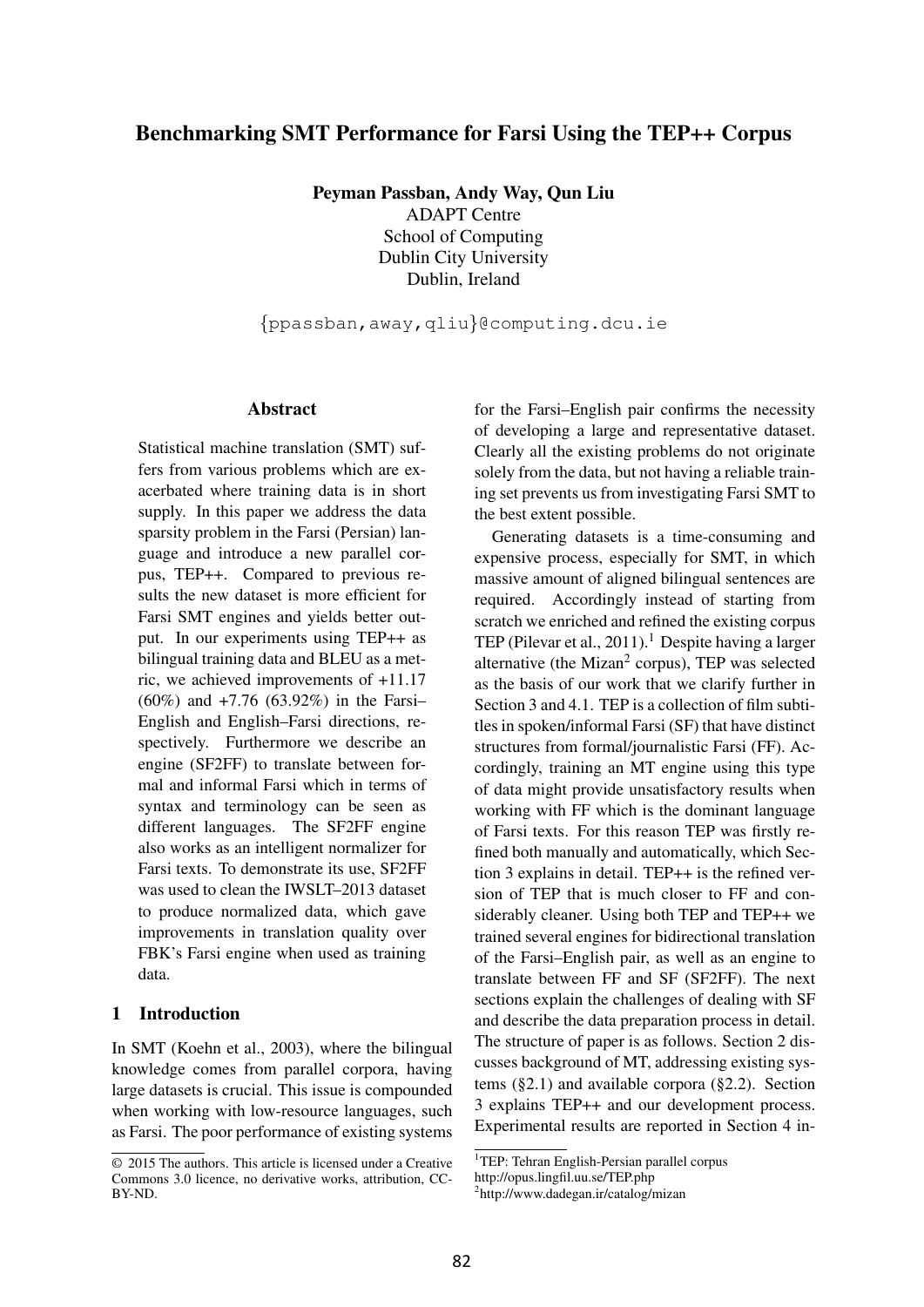cluding a comparison of the various MT systems and a study of the impact of SF2FF in Farsi SMT. Finally the last section concludes the paper along with some avenues for future works.

### 2 Background

Building an SMT engine for Farsi is difficult due to its rich morphology and inconsistent orthography (Rasooli et al., 2013). Not only these challenges but also the complex syntax and several exceptional rules in the grammar make the process considerably complex. The lack of data is another obstacle in this field. Nevertheless there have been some previous attempts at Farsi SMT. In this section we briefly review previous works encompassing systems in the first section, as well as available resources in the second section.

### 2.1 Farsi MT Systems

There are a limited number of SMT systems for Farsi. Some instances translate in one direction and some others are working bidirectionally. The Pars translator<sup>3</sup> is a commercial rule-based engine for English–Farsi translation. It contains 1.5 million words in its database and includes specific dictionaries for 33 different fields of science. Another English–Farsi MT system was developed by the Iran Supreme Council of Information.<sup>4</sup> Postchi<sup>5</sup> is a bidirectional system listed among the EuroMatrix<sup>6</sup> systems for the Farsi language. These systems are not terribly robust or precise examples of Farsi SMT and are usually the by-products of research or commercial projects. The only system that has officially been reported for the purpose of Farsi SMT is FBK's system (Bertoldi et al., 2013). It was tested on a publicly available dataset and from this viewpoint is the most important system for our purposes.<sup>7</sup>

### 2.2 Parallel Corpora for Farsi SMT

The first attempts at generating Farsi–English parallel corpora are documented in the Shiraz project (Zajac et al., 2000). The authors constructed a corpus of 3000 parallel sentences, which were translated manually from monolingual online Farsi documents at New Mexico State University. More recently Qasemizadeh et al. (2007) participated in the Farsi part of MULTEXT-EAST<sup>8</sup> project (Erjavec, 2010) and developed about 6000 sentences. There is also a corpus available in ELRA<sup>9</sup> consisting of about 3,500,000 English and Farsi words aligned at sentence level (about 100,000 sentences). This is a mixed domain dataset including a variety of text types such as art, law, culture, literature, poetry, proverbs, religion etc. PEN (Parallel English–Persian News corpus) is another small corpus (Farajian, 2011) generated semi-automatically. It includes almost 30,000 sentences. Farajian developed a method to find similar sentence pairs and for quality assurance used Google Translate.<sup>10</sup> All these corpora are relatively small-scale datasets. However, there are two other large-scale collections, namely Mizan and TEP, that are more interesting for our purposes. Mizan is a bilingual Farsi–English corpus of more than one million aligned sentences, which was developed by the Dadegan research group.<sup>11</sup> Sentences are gathered from classical literature with an average length of 15 words each. Despite comprising a large amount of sentences, the results obtained from using Mizan as a training set are less satisfactory. We will discuss the structure of Mizan and analyse some translation errors that ensue in the next section. The final corpus that is the basis of our work is TEP (Pilevar et al., 2011), which consists of more than 600,000 aligned Farsi–English sentences gathered from film subtitles. Experimental results show that TEP works better than Mizan as a training corpus for SMT.

## 3 TEP++

TEP++ is a refined version of TEP. TEP is a quite noisy corpus and it triggers several failures in the Farsi SMT pipeline. Besides the problem of noise because it was gathered from film subtitles, it is in SF. Accordingly it would be inappropriate to use an SMT system trained on SF data for the translation of FF. Unfortunately discrepancies between formal and informal Farsi structures are quite con-

<sup>3</sup> http://mabnasoft.com/english/parstrans/index.htm

<sup>4</sup> http://www.machinetranslation.ir/

<sup>5</sup> http://www.postchi.com/

<sup>6</sup> http://matrix.statmt.org/resources/pair?l1=fa&l2=en#pair <sup>7</sup>However other Farsi MT engines like the Shiraz system (Amtrup et al., 2000) or that of Mohaghegh (2012) use their own in-house datasets. As we are not able to replicate them we do not include them in our comparisons.

<sup>8</sup>The project started in 1998 and the last version was released in 2010 (http://nl.ijs.si/ME)

<sup>9</sup> http://catalog.elra.info/product info.php?products id=1111 <sup>10</sup>https://translate.google.com/

<sup>&</sup>lt;sup>11</sup>A research group supported by the Iran Supreme Council of Information to provide data resources for Farsi language and speech processing (http://www.dadegan.ir)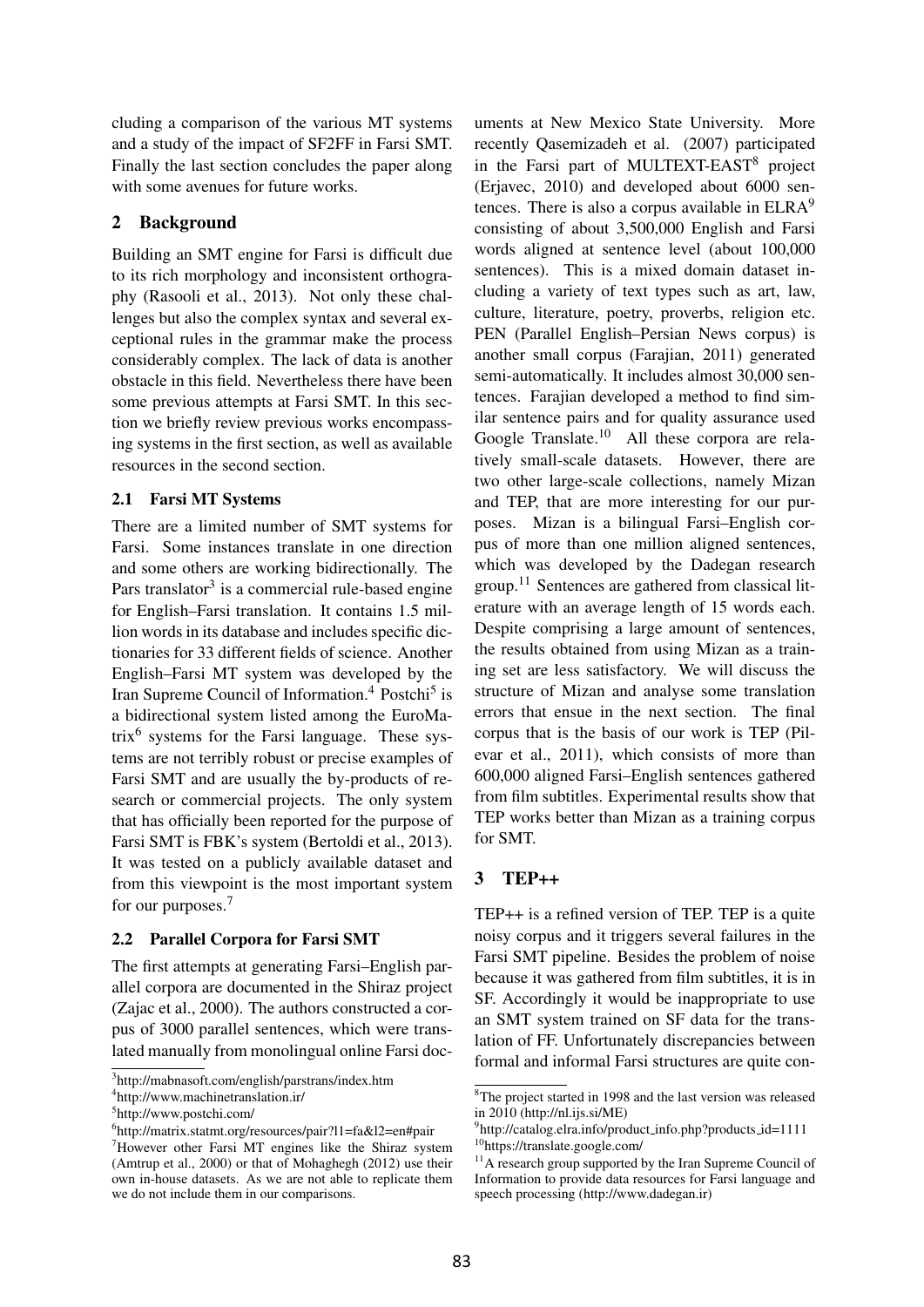siderable. In what follows we show some of these cases and try to illustrate the main challenges with refinements to TEP.

In terms of orthography, Farsi is one of the hardest languages. It is written with the Perso-Arabic script. Unlike Arabic, some Persian words have inter-word zero-width non-joiner spaces (or semispaces) (Rasooli et al., 2013). Usually semi-spaces are incorrectly written as regular space character (U+0020 and U+200c are the Unicode for space and semi-space, respectively) that can easily change the meaning of the constituent and even the syntax of the whole sentence. As an example the syntax of the whole sentence. As an example the<br>right form of the word greedy is  $\mathcal{E}$ آستین د<sub>ر</sub> از j  $\ddot{\cdot}$ e<br>.. derāz/ $12$  with a semi-space character (between n sound and  $d$  sound). If it is written with a space sound and *d* sound). If it is written with a space<br>as in  $\bigcup_{i=1}^n \equiv \overline{a}$  astin e derāz/, it means long ้<br>เ į  $\ddot{\cdot}$ sleeve, a completely different meaning which will mislead the SMT engine. Another problem is the presence of multiple writing forms for some characters. For the character  $\zeta \equiv$  /y/ all forms of  $\zeta$ , پس and *b* are common. This inconsistent writing.<br>and *پ* are common. This inconsistent writing style exists similarly for several other characters. The diacritic problem is another issue. Words can  $appear both with and without diacritics, like  $\frac{d}{dx}$$  $\frac{1}{2}$ ļ l<br>. or @Q g@ <sup>≡</sup> /axiran/ (recently). Clearly, these prob- $\ddot{\cdot}$  lems should be resolved in preprocessing.

In addition, SF has its own specific problems, one being lexical variation. Some words occur in SF texts that do not have any counter $ext{ in }$  FF e.g.  $\bigcup_{i=1}^{\infty}$  = /eyval/ (good job). Syntax in SF is also a problem. Farsi is an SOV language but in SF, versions of sentences with SVO and VOS order are both common. For example.<br> $\Rightarrow$  all name ro bex-<br> $\equiv$  /æli name ro bex-SVO and VOS order are both common. For ex-<br>ample, à على نامه رو مخون ≡ /æli nāme ro bex-;<br>; .<br>.<br>. oun/ (Ali, read the letter) is a standard SOV senoun/ (Ali, read the letter) is a standard SOV sen-<br>tence, but both VOS (غون نامه رو علي) and SVO .<br>ز ์<br>. i<br>. .<br>.<br>. ence, but both voo (علمی) and 5 é ) and 5 é )<br>die s éo (علمی بخون نامه رو) forms are very normal; even .<br>ز  $\overline{\phantom{a}}$ )<br>. in SF these look more natural than the SOV variant. In TEP++, we tried to correct the order and syntax of the sentences as much as possible which was very challenging. Not only the order but also the internal constituents of the sentences had to the internal constituents of the sentences had to<br>be changed. For example the verb  $\geq \epsilon$  = /bex- $\ddot{\phantom{0}}$ oun/ (read) in SF is خون  $\equiv$ /bexān/ in FF or خوان (read) in SF is خوان @

 $\equiv$  /āmad/ (came) is the formal version of  $\Rightarrow$   $\equiv$ /oumad/. These types of changes do not just happen to verbs. Other cases are even worse, e.g pen to verbs. Other cases are even worse, e.g<br>برای آنها FF is Right form of "for them" in FF is بری ہہا تھا ۔ anh a/ which is written as جزاشون anta ≡ /barāye ānhā/ which is written  $\overline{a}$ /bar $\bar{a}$ soun/ in SF (two FF words are packed in a single SF word). SF suffers from word ambiguity problem as well. A word like  $\vec{v} \equiv$  /to/ (you) V<br>.. which in formal texts is translated only into "you"  $(3^{rd}$ -singular person), can mean both "you"  $(1^{st}$ and  $3^{rd}$ -singular person) and "inside" in SF.

Problems with SF are not limited to those discussed. However as a solution we cleaned the TEP data both automatically and manually. As a mandatory prerequisite of the refinement phase we applied knowledge of Farsi linguistics and developed a rule-based system for some of the cases. The rule-based system includes 17 general rules/templates. For the remainder a team of 20 native speaker of Farsi, manually edited the corpus. The result is TEP++ with 578,251 aligned sentences, with an average length of 7 for the English side and 9 for Farsi. It includes 4,963,693 English tokens (62,185 unique tokens) and 5,065,434 Farsi tokens (122,432 unique tokens). TEP++ covers 94% of the TEP and we neglected the remaining 6% because of the bad quality of the original TEP data.

#### 4 Experiments

This section is divided into 3 subsections. The first part reports the BLEU scores for three main Farsi corpora, Mizan, TEP and TEP++. We also discuss the problems with Mizan in Section 4.1 and perform error analysis on the output translations, where it is used as the SMT training data. In the second part using TEP and TEP++ we carry out monolingual translation between SF and FF (SF2FF) and discuss some use-cases for this type of translation task. Finally in the last part we show how SF2FF boosts the SMT quality for Farsi and report our results on the IWSLT–2013 dataset providing a comparison with FBK's system.

#### 4.1 Mizan, TEP and TEP++

To test the performance of our engines, they were trained using Mizan, TEP and TEP++. We used Moses (Koehn et al., 2007) with the default configuration for phrase-based translation. For the language modeling, SRILM (Stolcke and others,

<sup>&</sup>lt;sup>12</sup>We used Wikipedia phonetic chart to show the spellings of Farsi words and - character to show the semi-space. http://en.wikipedia.org/wiki/Persian\_phonology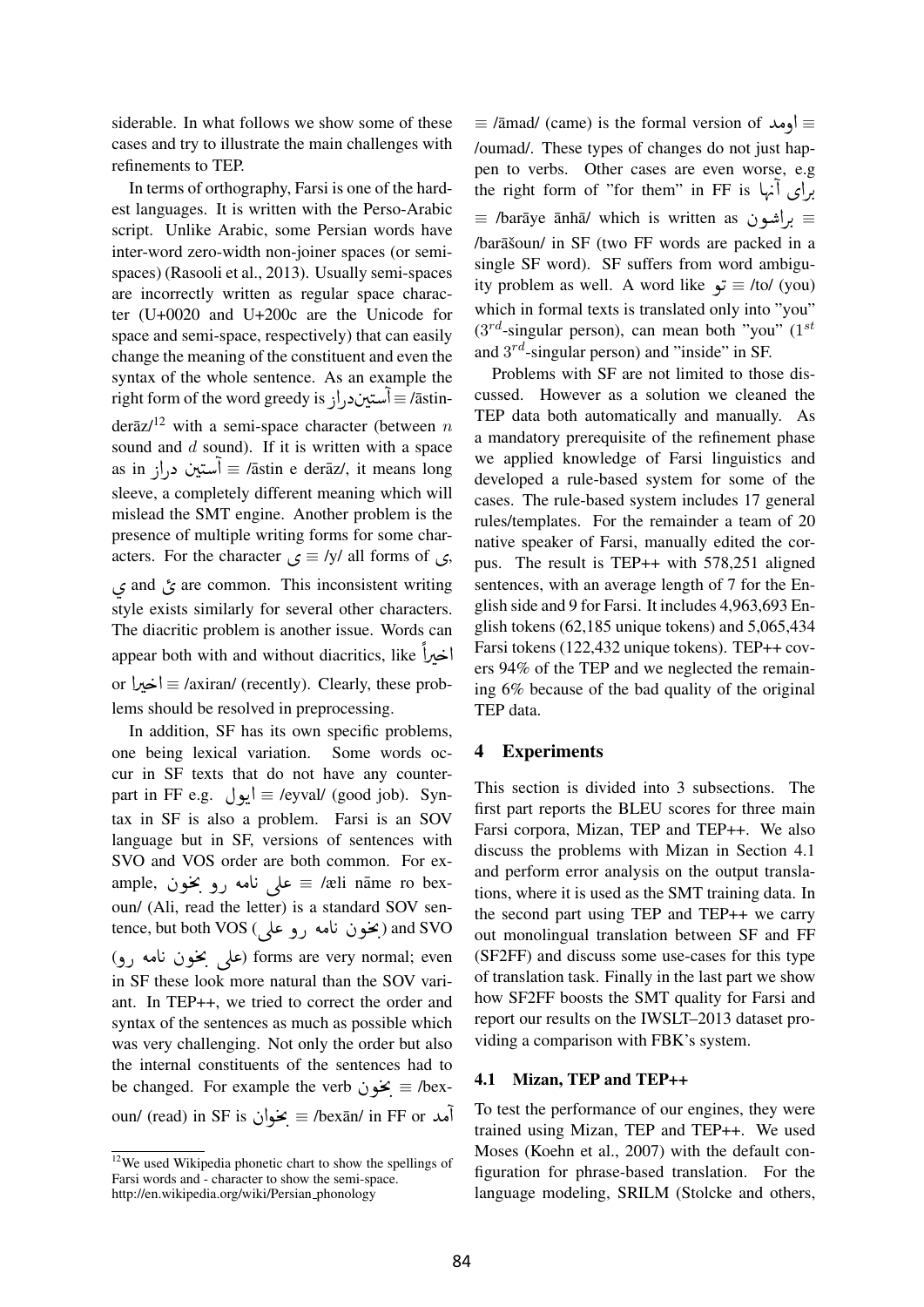2002) was used. The evaluation measure is BLEU (Papineni et al., 2002) and to tune the models, we applied MERT (Och, 2003). Table 1 summarizes our experimental results for the Mizan dataset. We evaluated with two types of language models, 3 gram (LM3) and 5-gram (LM5). Numbers for both before and after tuning are reported. For all experiments training, tuning and test sets were selected randomly from the main corpus. The size of the test set is 1,000 and the tuning set is 2000 sentences. Training set sizes are reported in tables. For all experiments BLEU scores for Google Translate are reported as a baseline.

|                 | EN-FA                        |       | <b>FA-EN</b>  |       |  |
|-----------------|------------------------------|-------|---------------|-------|--|
|                 | <b>Before</b>                | After | <b>Before</b> | After |  |
| LM3             | 8.24                         | 10.47 | 11.70         | 13.35 |  |
| LM <sub>5</sub> | 8.54                         | 10.53 | 11.97         | 13.14 |  |
| Google          | 2.32                         |       | 4.21          |       |  |
| Translate       |                              |       |               |       |  |
| Training set    | 1,016,758 parallel sentences |       |               |       |  |
| Corpus          | Mizan                        |       |               |       |  |

Table 1: Experimental Results for Mizan

From a system that is trained on almost 1M sentences, we might expect better performance. To try to gain some insight into the nature of the problem, we randomly selected 100 Farsi translations and compared them with the reference sentences. Based on the statistics of the error analysis for the subset of 100 translations, 3 main reasons of the failures present themselves:

- 1. In more than half of the cases (59%) the decoder does not find the correct translation of a given word. Wrong lexical choice is the most common problem for the translation.
- 2. Due to the rich morphology of Farsi 41% of the words are generally translated with slight errors in their forms. The problem, therefore, is wrong word formation on the target side (Farsi). To give an example translating verbs into the wrong tense or with the wrong affixes.
- 3. 33% of the constituents have reordering problems. Some times the translations are correct but are not in their right positions.

Such deficiencies do not only apply for Mizan; they are common in Farsi SMT (and SMT in general even), no matter what training data is. Studying the results of translation error analysis, Farzi and Faili (2015) confirm our findings.

Another issue which should be considered about the Farsi SMT evaluation is that Farsi is a free word-order language. When compiling the results of our experiments, we only had a single reference available against which the output from our various systems could be compared. Computing automatic evaluation scores when translating into a free word-order language in the single-reference scenario is somewhat arbitrary. We would expect a manual evaluation on a subset of sentences to confirm that the output translations are somewhat better than the automatic evaluation scores suggest.

Similar to Mizan we repeated the same experiments for the TEP and TEP++. Table 2 and Table 3 show the results of these related experiments. Two engines were trained using the TEP and TEP++ corpora. In order to provide a comparison between the two corpora used, tuning and test sets were selected in a way which mirror each other in both datasets, i.e. TEP sentences and their counterparts in TEP++.

|              | EN-FA                      |       | <b>FA-EN</b>  |       |  |
|--------------|----------------------------|-------|---------------|-------|--|
|              | <b>Before</b>              | After | <b>Before</b> | After |  |
| LM3          | 10.12                      | 12.14 | 17.29         | 17.60 |  |
| LM5          | 10.69                      | 11.88 | 18.05         | 18.57 |  |
| Google       | 1.14                       |       | 6.60          |       |  |
| Translate    |                            |       |               |       |  |
| Training set | 609,085 parallel sentences |       |               |       |  |
| Corpus       | TEP                        |       |               |       |  |

Table 2: Experimental Results for TEP

|              | EN-FA                      |       | <b>FA-EN</b>  |       |  |
|--------------|----------------------------|-------|---------------|-------|--|
|              | <b>Before</b>              | After | <b>Before</b> | After |  |
| LM3          | 15.93                      | 19.37 | 27.29         | 29.21 |  |
| LM5          | 15.93                      | 19.60 | 28.25         | 29.74 |  |
| Google       | 3.27                       |       | 7.35          |       |  |
| Translate    |                            |       |               |       |  |
| Training set | 575,251 parallel sentences |       |               |       |  |
| Corpus       | $TEP++$                    |       |               |       |  |

Table 3: Experimental Results for TEP++

As can be seen in the FA–EN direction we reached +11.17 (60%) improvement and in EN– FA direction the improvident is  $+7.76$  (63.92%).<sup>13</sup>

<sup>&</sup>lt;sup>13</sup>The best performance using TEP for FA–EN is 18.57, the best for TEP++ is 29.74 and the improvement of FA–EN direction is 60%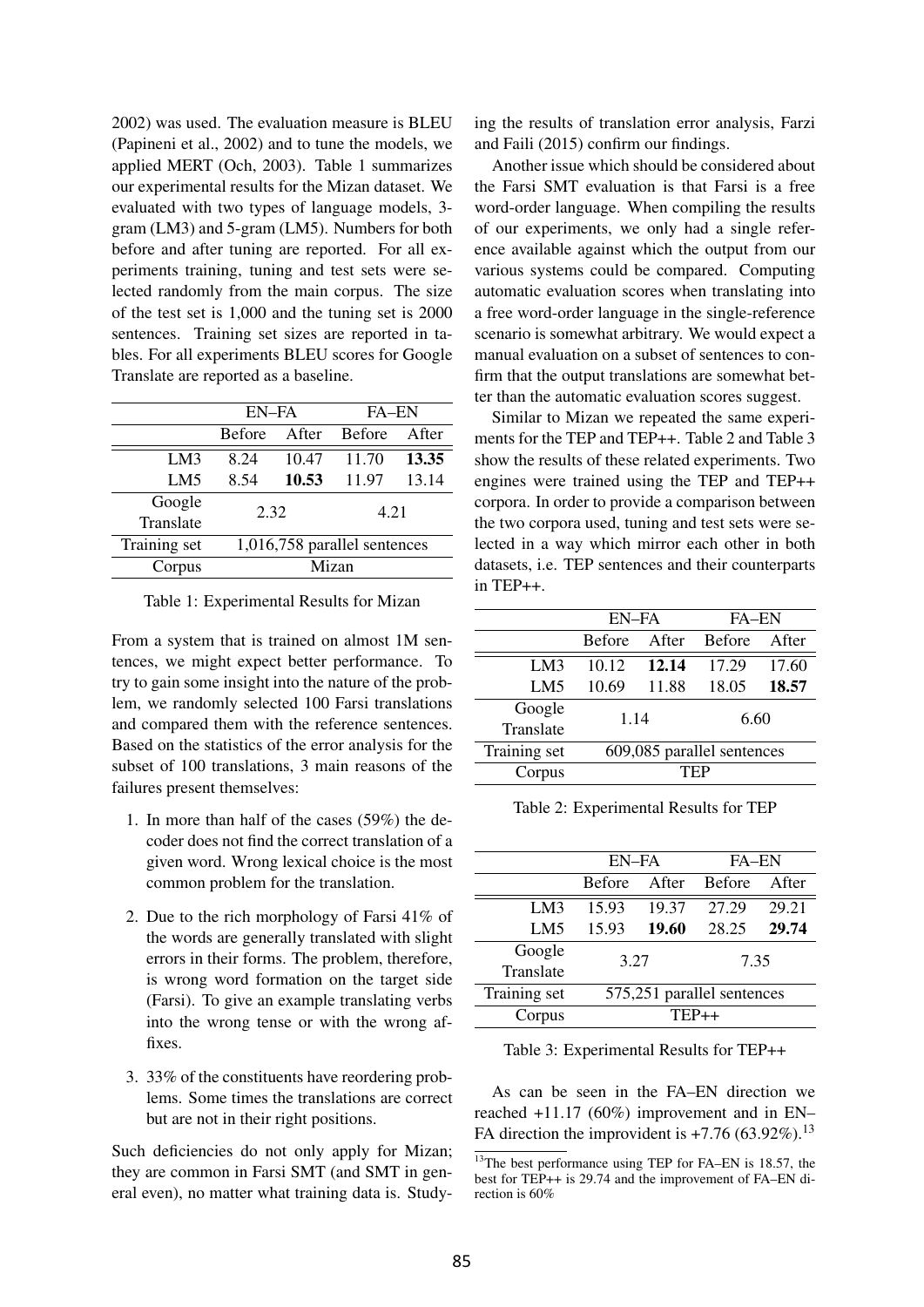Another achievement is that even where using less data, the TEP++ engine performs better. TEP++ includes 94% of the TEP (§3) so even with about 33K fewer sentences pairs in the training set we obtained better results. The BLEU scores of TEP++ still are significantly better than the baseline (TEP) considering the results of paired bootstrap resampling (Koehn, 2004).<sup>14</sup>

This improvement is not odd and we were expecting such numbers. As it was studied in Rasooli at al. (2013) and Bertoldi et al. (2013) preprocessing and normalization have a considerable effect in Farsi SMT, as we explained in §3. Results from Google Translate is another confirmation to this issue. SF (the language of TEP) is an almost unknown language for Google Translate hence translation from/into this language will provide inappropriate results. Results are slightly better for TEP++ because the sentences are cleaner and more formal which are close to that of Google Translate. Finally it should be mentioned that Moses generally works much better than Google Translate for Farsi MT and the quality of Google Translate significantly decreases for long sentences.

#### 4.2 SF2FF Results

Doing the refinements on TEP to produce TEP++ that as explained in §3, was very laborious. The by-product was a pair of corpora, one in SF and one in FF. We trained a phrase-based translation engine using these corpora in order to translate from SF into FF. The benefit of having such an engine is to produce the cleaned FF for free, as the TEP refinement was a costly process. Moreover, having a knowledge of Farsi linguistics was a prerequisite. This engine provides the same functionality with less cost and without applying linguistic knowledge. The trained engine works like a black box and carries out all the refinements. Similar to ours, Fancellu et al. (2014) have also worked on monolingual SMT between Brazilian and European Portuguese.

In the SF–FF direction we obtained 88.94 BLEU points and in the opposite direction systems works with BLEU score of 81.62. This process –more than an MT task– is a transformation in which words are converted into the normalized/correct forms and the order of constituents are changed in some cases. Accordingly BLEU numbers are high. SF2FF engine helps us to stablish a fully automated pipeline to make a large-scale bilingual Farsi corpus. Any type of data can be taken from the internet such as film subtitles or tweets that are usually noisy with informal writing conventions. SF2FF can normalize them. and the normalized version is good enough to be aligned with the English side (or any other language). To show the application of SF2FF and its performance, it was fed a test set from TEP (the same dataset we used in the TEP experiment). The data was normalized by SF2FF. Normalization helps to provide a more precise translation. The pipeline is illustrated in Figure 1. Selected sentences are in SF and the BLEU score for their translation by TEP is 18.57. If SF2FF translates them into FF they would be cleaner and much closer to the language of TEP++ and consequently the results of SMT would be better. Sentences in the two sets are counterpart of each other. The TEP++ engine obtains a BLEU score of 29.72 on the formal/clean version of the same sentences. If the noisy data is cleaned by SF2FF and is then translated by TEP++, the BLEU score rises to 25.36, i.e. SF2FF provides +6.79-point improvement. The BLEU score obtained the normalized data is significantly better and is 36% higher than that of the original data which demonstrates the efficiency of SF2FF.



Figure 1: SF normalization by SF2FF

#### 4.3 Comparison of SMT Performance

The only system that has been tested on a standard dataset and published is FBK's Farsi translation engine. It was reported in Bertoldi et al. (2013) and tested on the IWSLT–2013 dataset. The data has been made available by (Cettolo et al., 2012) and includes TED talk translations. In their paper,

 $14$ We used ARK research group codes for statistical significance testing for 1000 samples with 0.05 parameter http://www.ark.cs.cmu.edu/MT/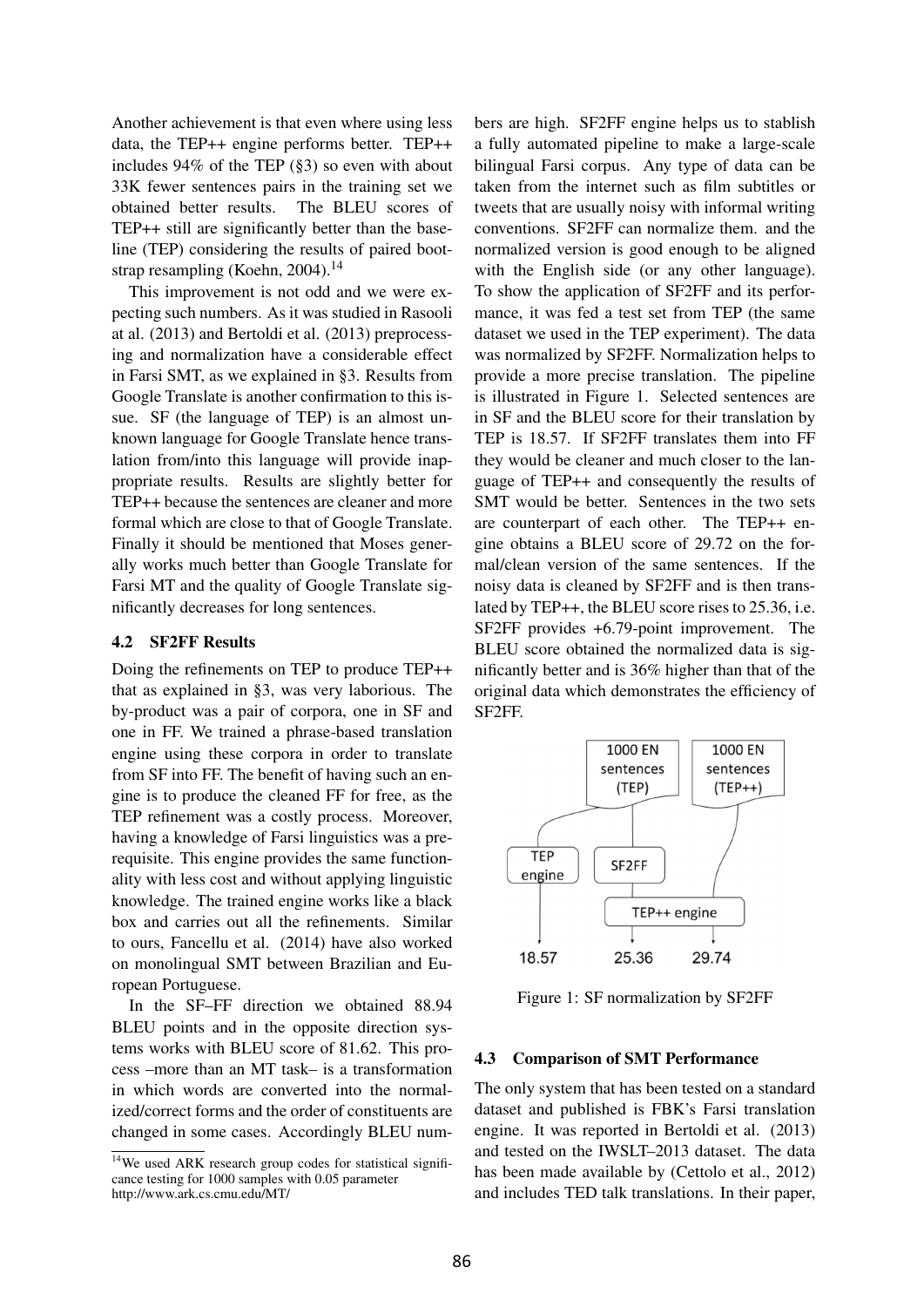the FBK team explained that Farsi online data (including the IWSLT–2013 dataset) is very noisy and using requires some preprocessing, so they tried to normalize the data. Therefore, for the translation task, they used a normalized version of the IWSLT–2013 dataset along with an in-house corpus for language modeling. They also mentioned that using existing Farsi corpora such as TEP does not enhance translation quality. To compare our engines with FBK's system we firstly normalized the same dataset with SF2FF engine, and to make the language model we used the TEP++ corpus. The results for baseline,  $15$  FBK's system and ours (DCU) are shown in Table 4. For the FA–EN di-

|               | Baseline FBK |             | - DCH         |
|---------------|--------------|-------------|---------------|
| English-Farsi | 9.13         |             | $10.32$ 11.42 |
| Farsi-English | 12.47        | 14.47 16.21 |               |

Table 4: Head-to-head comparison

rection FBK obtained +2.0 points (16%) improvement in BLEU score, while for the same direction our improvement is  $+3.74$  (29%). For the opposite direction we also outperform FBK, with a +1.10 difference in BLEU. The BLEU score for the EN– FA direction by DCU is 11.42, 2.29 points higher than the baseline (25%).

### 5 Conclusion and Future Work

The contributions of this paper are threefold. First we developed a new corpus namely TEP++ and trained a translation engine. We showed that TEP++ works better than its predecessor TEP. Second we developed an engine to translate between FF and SF. SF2FF works like an intelligent preprocessor/normalizer and translates SF into FF that is a big credit for Farsi SMT. Finally we obtained better results in comparison to other reported results so far.

At the moment, in Farsi SMT data scarcity is the main challenge despite the fact that large volumes of textual data is available via the internet. Stored data on the internet for Farsi is in most cases are very noisy and also appears in SF forms. Our SF2FF engine can help to clean the internet data to generate reliable Farsi corpora. In the next step by normalizing existing Farsi corpora and aggregating them we will release a large-scale, reliable dataset for Farsi SMT. TEP++ also will be publicly available shortly. We also intended to carry out a human evaluation to investigate the correlation between the automatic score and manual findings.

### Acknowledgment

We would like to thank the three anonymous reviewers for their valuable comments. This research is supported by Science Foundation Ireland through the CNGL Programme (Grant 12/CE/I2267) in the ADAPT Centre (www.adaptcentre.ie) at Dublin City University.

### References

- Amtrup, Jan Willers, Hamid Mansouri Rad, Karine Megerdoomian, and Rémi Zajac. 2000. Persian-*English machine translation: An overview of the Shiraz project*. Computing Research Laboratory, New Mexico State University, USA.
- Bertoldi, Nicola, M Amin Farajian, Prashant Mathur, Nicholas Ruiz, and Marcello Federico. 2013. Fbks machine translation systems for the IWSLT 2013 evaluation campaign. In *Proceedings of the 10th International Workshop for Spoken Language Translation*. Heidelberg, Germany.
- Cettolo, Mauro, Christian Girardi, and Marcello Federico. 2012. Wit<sup>3</sup>: Web inventory of transcribed and translated talks. In *Proceedings of the 16*th *Conference of the European Association for Machine Translation (EAMT)*, pages 261–268, Trento, Italy, May.
- Erjavec, Toma. 2010. Multext-east version 4: Multilingual morphosyntactic specifications, lexicons and corpora. In *Proceedings of the Seventh International Conference on Language Resources and Evaluation (LREC'10)*. Malta, European Language Resources Association (ELRA).
- Farajian, Mohammad Amin. 2011. PEN: parallel English–Persian news corpus. In *Proceedings of the 2011th World Congress in Computer Science, Computer Engineering and Applied Computing*. Nevada, USA.
- Farzi, Saeed and Heshaam Faili. 2015. A swarm-inspired re-ranker system for statistical machine translation. *Computer Speech & Language*, 29(1):45–62.
- Federico, Fancellu, O'Brien Morgan, and Way Andy. 2014. Standard language variety conversion using smt. In *Proceedings of the Seventeenth Annual Conference of the European Association for Machine Translation (EAMT)*, pages 143–149, Dubrovnik, Croatia, May.
- Koehn, Philipp, Franz Josef Och, and Daniel Marcu. 2003. Statistical phrase-based translation. In *Proceedings of the 2003 Conference of the North American Chapter of the Association for Computational*

<sup>15</sup>https://wit3.fbk.eu/score.php?release=2013-01